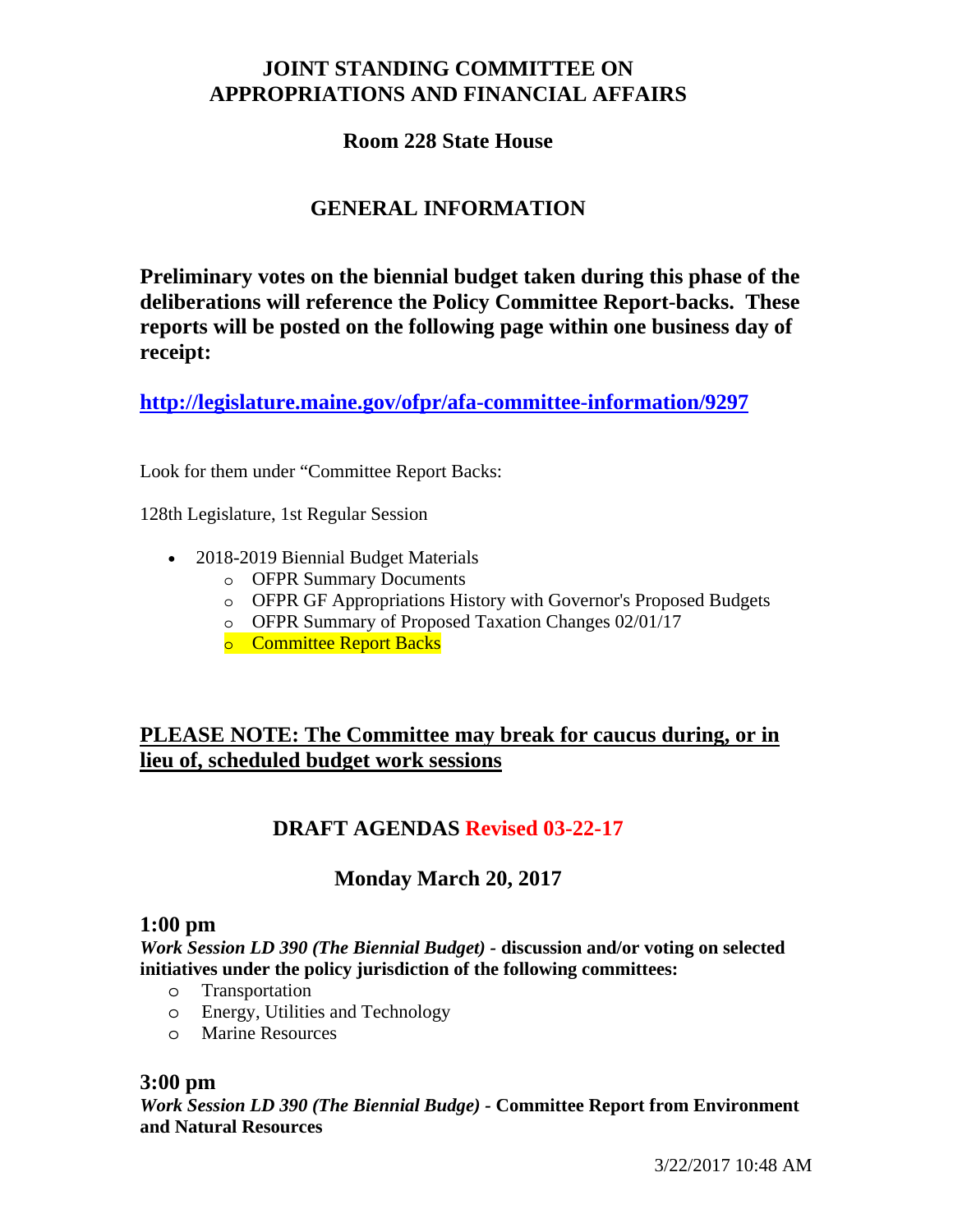# **Tuesday March 21, 2017**

**Report-backs are also due from the following committees by the end of the day: Labor, Commerce, Research and Economic Development** (written only)

## **Wednesday March 22, 2017**

#### **3:00 pm 1:00 pm**

*Work Session LD 390 (The Biennial Budge) –* **Committee Report from Veterans and Legal Affairs** 

### **1:00 pm Following the VLA report-back**

*Work Session LD 390 (The Biennial Budget) -* **discussion and/or voting on selected initiatives under the policy jurisdiction of the following committees:** 

- o Environment and Natural Resources
- o Labor, Commerce, Research and Economic Development

## **Thursday March 23, 2017**

### **1:00 pm**

*Public Hearing LD 522 "An Act Regarding Final Enactment of the State Budget"*

*Work Session LD 390 (The Biennial Budget) –* **The specific areas of discussion and/or voting have not yet been determined.** 

**Report-backs are due from the following committees by the end of the day: Inland Fisheries and Wildlife** (it is not yet known whether the report will be in person or in writing only) and **Insurance and Financial Services** (written only).

### **Friday March 24, 2017**

#### **10:00 am**

*Public Hearing LD 650 "An Act To Clarify and Protect Certain Public Service Retirement Benefits"*